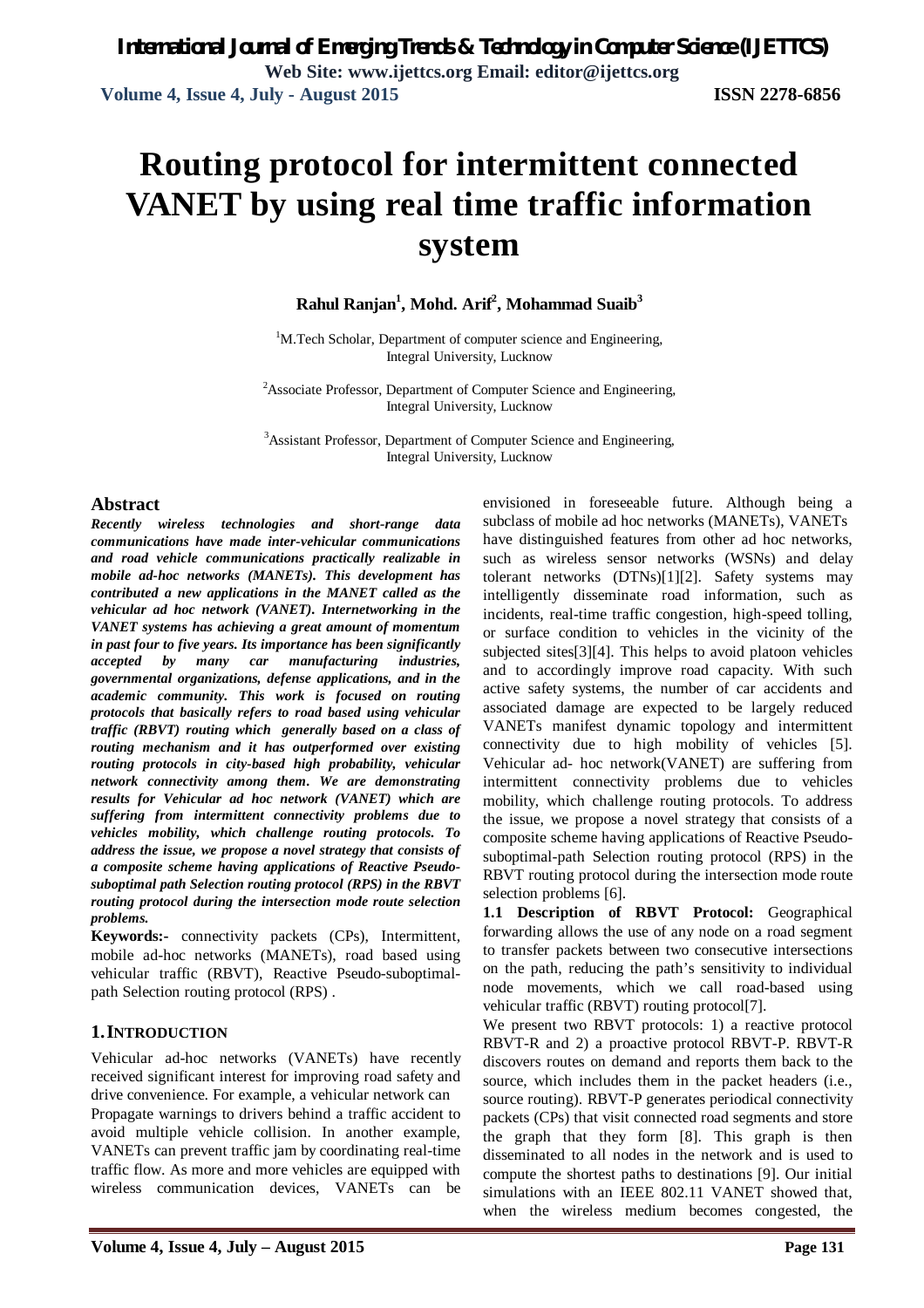# *International Journal of Emerging Trends & Technology in Computer Science (IJETTCS)* **Web Site: www.ijettcs.org Email: editor@ijettcs.org**

# **Volume 4, Issue 4, July - August 2015 ISSN 2278-6856**

overhead introduced by the periodic "hello" packets for maintaining the list of neighbors in geographical forwarding significantly degraded the end-to-end data transfer performance.

#### **1.2 Description of RPS Protocol:**

In this section, we will describe the presented RPS protocol in detail. RPS is an anchor-based routing protocol for intermittent connectivity scenarios in VANETs. Its purpose is to select a radio-forwarding path as much as possible. There are three modes in RPS. The intersection selection mode will start when a packet reaches an intersection node. The segment mode is utilized to transmit packets on the segment. The last one is RPS mode. Once the node-disjointed problem appears, it will enable the recently passed intersection to renew a path selection from the remaining road segments. Unlike the existing solutions where packets are only carried by vehicles, RPS increases the probability of forwarding through wireless channels in intermittent connectivity scenarios

### **1.2.1Assumption**

Location information is necessary for position based routing protocols. Thus we suppose vehicles realize its location by GPS devices, which are popular in cars. The ideal hello scheme and location management system are used to obtain information of neighbor and destination vehicles

### **1.2.2 Intersection Mode**

RPS adopts the anchor-based idea that the packet is delivered along road. The road segment is dynamically selected one by one. Once a node lying in an intersection receives a packet, it will calculate a weight for each neighboring road segment. The segment with the highest weight is considered as the optimal path. Then the node delivers the packet to neighbor on this segment

### **1.2.3 Segment Mode**

If a packet travels on a road segment, the segment mode will work. An improved greedy forwarding algorithm is adopted to deliver the packet in this mode

### **1.2.4 RPS Mode**

RPS mode will be utilized if there is no next-hop according to the segment mode, which means intermittent connectivity problem happens. Then the current node will store and carry the packets.

# **2. ERBVT (Enhanced RBVT)**

We have developed an algorithm for routing protocol based on RBVT ( Road-based using vehicular traffic). This algorithm is further extended in to ERBVT(RBVT – RPS) protocol for improving the performance of our average packet delivery ratio with minimum delay, by using a predefined weight factor taken similar to the intersection mode of RPS (Reactive Pseudo-suboptimalpath Selection routing protocol) protocol related packet delivery To address the issue, we propose a novel strategy that consists of a composite scheme having applications of Reactive Pseudo-suboptimal-path Selection routing protocol (RPS) in the RBVT routing protocol during the intersection mode route selection problems. It is different from existing solutions which rely on vehicles physical movement to carry packets in intermittent connectivity scenarios. RPS gives the recently passed intersection a chance to select a new path from suboptimal-path unilaterally determined by local knowledge and its intersection mode is helpful during the case when there is more than supporting connected paths at an intersection. This mode gives an optimal path on the basis of weight factor and path connectivity. In this way by using RPS protocol in RBVT this work shows that the proposed RPS has higher packet delivery ratio and lower end-to-end delay.

#### **3. METHODOLGY 3.1 RBVT PROTOCOL**

Initially we have assume that there is an vehicular network having 8 intersections I1-I8 ,

and it has random no of vehicles on each segments formed by connecting different inter sections, the maximum possible segment are given as:

I1-I2, I2-I3 , I3-I5, I4-I5, I5-I8, I4-I7, I2-I4 , I1-I6, I6-I7, I7-I8 . In this figure each segment is shown by solid lines and different intersections are shown by circles. In this way the intersections are different node of the graph and each segment is the branch of the graph. The square shapes scatter on different segment to represent the vehicle on these road segments.  $n_s$  and  $n_d$  are the source and destination of the vehicles .



**Fig: 1.:** Roadmap for RBVT and for ERBVT (RBVT-RPS)

The BTS is the main controlling unit that has a information of all the neighbouring intersections with respect to the current BTS intersections gives as  $I_{all}$ . It also has information of the connected intersections and non connected intersections as  $I_c$  and  $I_{nc}$ . It also stores the information of no. of vehicles on all the segments which are formed by the BTS with the connected intersections given as V[10].

Cp Generation **:** The position of vehicles is totally random and they changes on running the algorithms every times, each nodes and BTS has the connectivity packets Cp which consists of following information.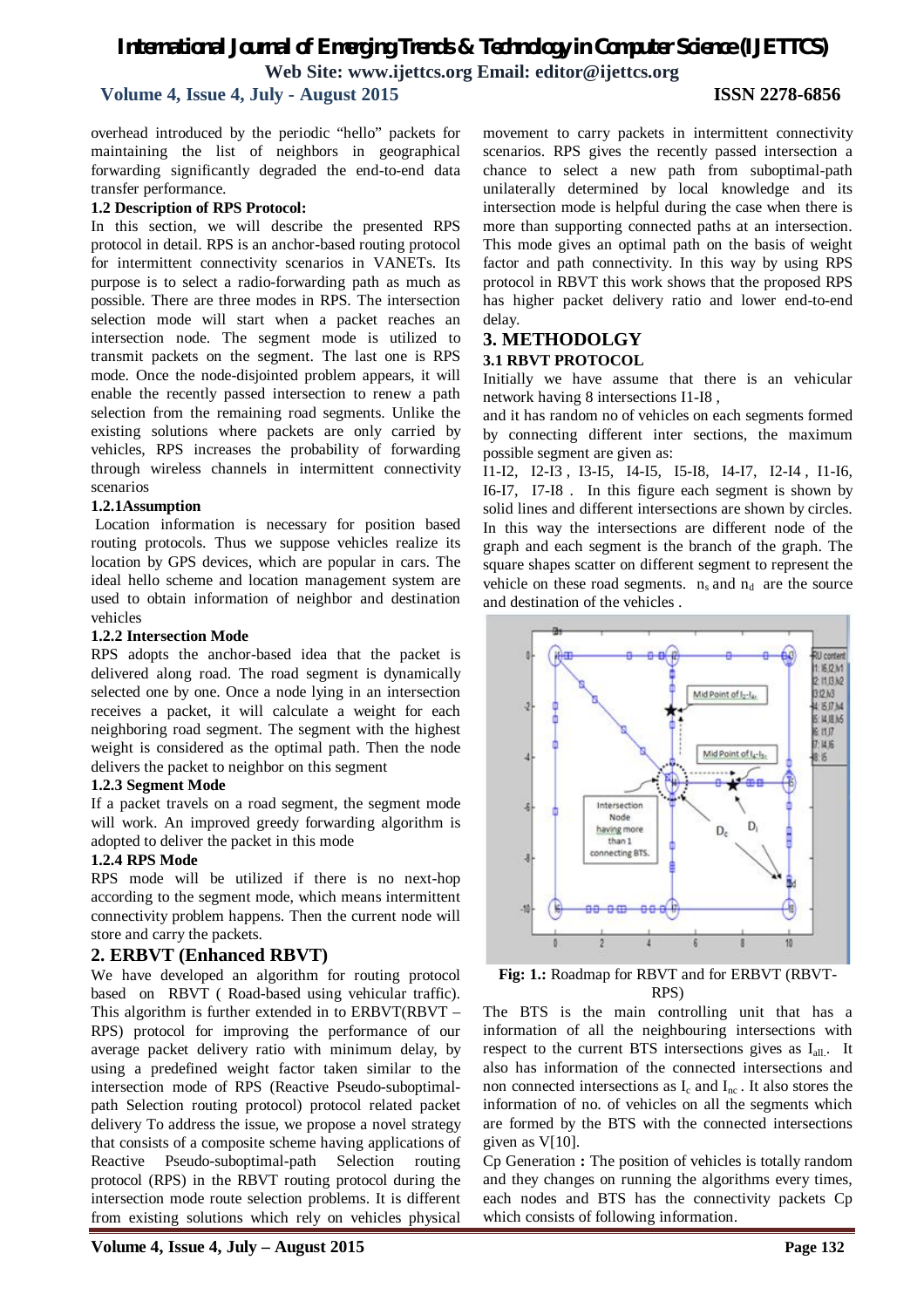# *International Journal of Emerging Trends & Technology in Computer Science (IJETTCS)* **Web Site: www.ijettcs.org Email: editor@ijettcs.org**

 **Volume 4, Issue 4, July - August 2015 ISSN 2278-6856**

Cp perimeter- it represent maximum allowable range of packet transmission.

Cp stack- it preserve the information of all the segments through which packet is forwarded from source to destination.

Cp states- this information is either R or U. It represent that which of the segments are reachable(R) or unreachable ( U).

Data Assessment**:** From the Cp packet information each node can access the information of the connected and non connected segments and no. of vehicles in each connected segments. For instant if

 $Cp.$  states = (" $R R U R R U U R R U$ ")

Then it indicates that 1,2,4,6,9,10 are reachable and remaining are unreachable. In this way the connected segments list is for above Cp. states are given below List of connected road segments are:  $[(1,6), (1,2), (2,1), (2,3)]$ ,(3,2) ,(4,5) ,(5,4) ,(4,7) ,(5,8) ,(6,7) ,(6.1) ,(7,4) ,(7,6) ,(8,5)].

List of non connected road segments are:  $[(1,4), (4,1)]$  $(2,4)$ , $(4,2)$ , $(3,5)$ , $(5,3)$ , $(7,8)$ , $(8,7)$ ]

Number of vehicles in connected and non connected segment =  $[4,6,6,3,3,5,5,5,6,8,4,5,8,6]$ .

The total no. of vehicles are 50 (including connected and non connected both road segments.

The source is assumed as location  $(x, y) = (0, 1)$ .

The destination is assumed as  $(x, y) = (10, -9)$ .

**:** Initially from the information of each vehicles positions and all the BTS position distance between the source node with every intersection BTS is calculated, this distance is used to gather the information of the nearest BTS to the source.

### **3.2. ERBVT PROTOCOL**

RBVT ( Road-based vehicular traffic ) algorithm is further extended in to RBVT +RPS protocol for improving the performance of our average packet delivery ratio with minimum delay, by using a predefined weight factor taken similar to the intersection mode of RPS (Reactive Pseudosuboptimal-path Selection routing protocol) protocol related packet delivery system. In this chapter we are described our both of the algorithms one by one sequentially in upcoming sections.

Intersection mode of RPS adopts the idea that the packet is delivered along road. The road segment is dynamically selected one by one. Once a node lying in an intersection receives a packet, it will calculate a weight for each neighboring road segment. The segment with the highest weight is considered as the optimal path. Then the node delivers the packet to neighbor on this segment. The weight considers the connectivity of the segment and the distance between the segment midpoint and the destination node. The weight of road segment Ri is equal to .

 $W_i$ <sub>=</sub> alpha (1- D<sub>i</sub>/D<sub>c</sub>) + (1-α) C<sub>i</sub>

Notations in Eq.1 are explained as follows.

Di : distance between the midpoint of Ri and the destination node.

Dc: distance between the current intersection and the destination node.

Di/Dc: it indicates the closeness of segment Ri to the destination.

Ci: estimated connectivity of Ri by local information.

α and β: weight factors for distance and connectivity respectively

 $\alpha + \beta = 1$  or  $\beta = 1-\alpha$ 

On the basis of the above equation we calculate weight for different road segment, among all the weight highest weight is considered as next current segment.

In this way by applying intersection mode of the RPS control the transmission of data and decision of next segment in the root of accessing destination, at the end of this step Cp stack is updated with the value of  $I_J$ ,  $I_{JNXT}$  and the timing involved in transmission of data from  $I_J$ ,  $I_{J\text{NXT}}$ is stored in Cp. states.

# **4. RESULT**

Our algorithms for conventional RBVT-P routing is designed for 8 BTS node intersection points having 50 vehicular nodes scattered on 11 road segments as shown in above figure 1.

Each vehicular nodes iteratively receives the RU (route update) content from the BTS as shown in figure under the heading RU content(shown in table 3), where each row in the RU content table represent the BTS intersection name I1, I2 ,I3 , I4 , I5 , I6 , I7 , I8 and second to last column represent the intersection which are connected to the BTS of the respective row , where Iv represented that there is no connection with the particular intersection On running the simulation the RBVT routing starts from the source and apply the protocol of routing for forwarding packets in a loop with the information of the next and current intersection point in the course of routing towards the destination .



**Fig. 2** Average packet delivery ratio w.r.t. packets sent per seconds .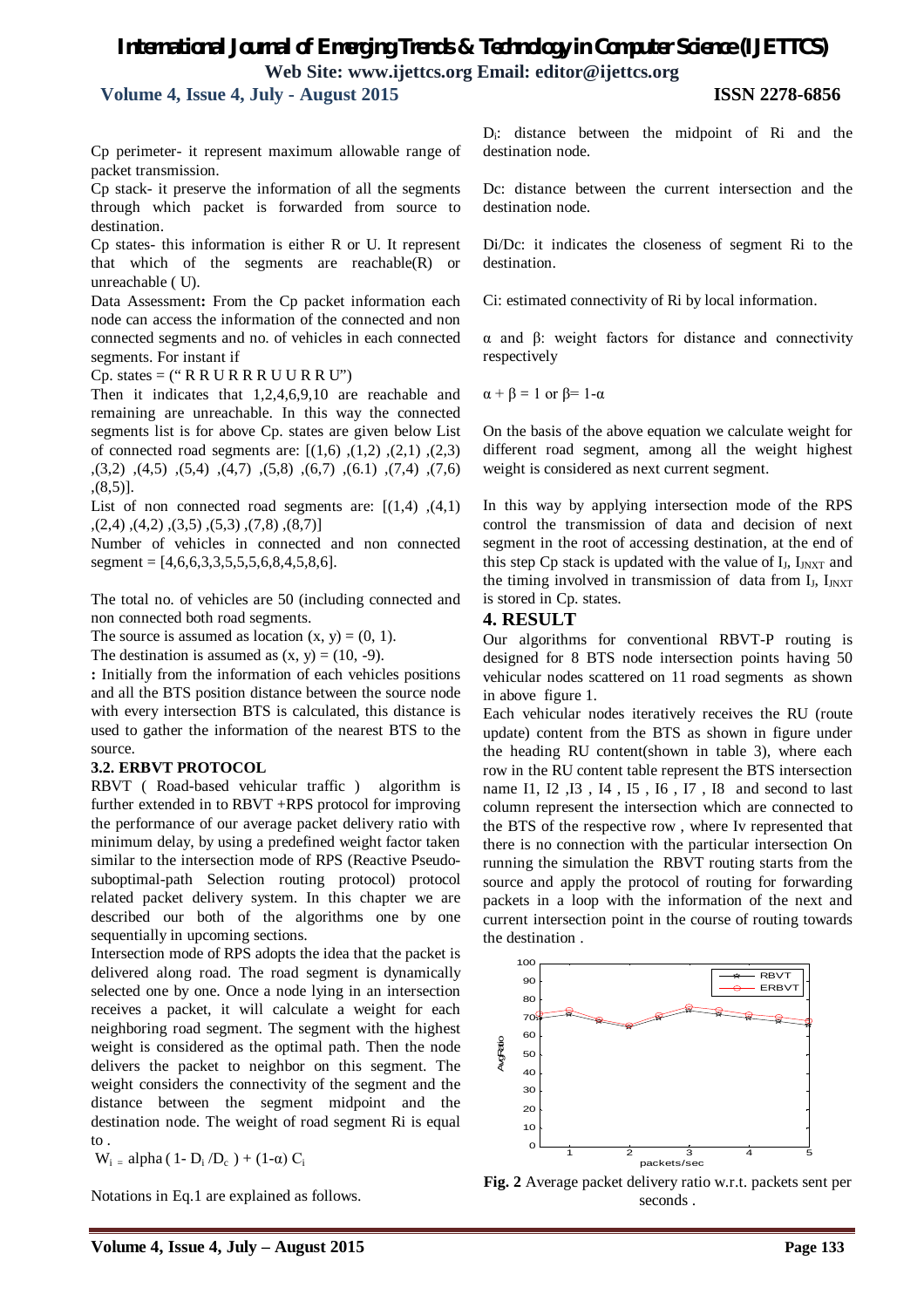# *International Journal of Emerging Trends & Technology in Computer Science (IJETTCS)* **Web Site: www.ijettcs.org Email: editor@ijettcs.org Volume 4, Issue 4, July - August 2015 ISSN 2278-6856**

1 2 3 4 5 0  $0.5$ 1 1.5 2 2.5 3 3.5 4 4.5 time sconds Data Forwarding attempt Average Delay RBVT ERBVT

**Fig.3:** Average delay time (sec.) for forwarding data in

#### each segment

In every selection of new intersection report is generated that have been shown below.

First of all for current transmission algorithms shows the table of RU content() on the command window then after it shows the status of unicast request , if the request is acknowledged then it forward the data ,otherwise message display. Waiting for unicast acknowledgement this message along with the waiting time regularly display until the current node does not receives the acknowledgement. On receiving the acknowledgement the generated Cp packet is displayed, which shows the information about data transmission range as perimeter, current and next intersection as a stack. In this way RBVT and ERBVT (RBVT-RPS) working after using RPS in RBVT.

fig.2 represent the average delivery ratio between RBVT and ERBVT, fig.3 represent the Average delay time (sec.) for forwarding data in each segment [11][12].





**Fig.4** Average packet delivery ratio w.r.t. packets sent per seconds

Average Delay in : ERBVT=13.0674 RBVT-P=14.5962



**Fig.5** Bar chart representation average delay time (sec.) for forwarding data in each segment

# **5. CONCLUSION**

This thesis work based on the area of intelligent traffic control for the inter vehicles communication called as V-V communication or VANET. We are developed an algorithms with concerning an environment in which a vehicles can communicate to its neighbouring vehicles with the control of distributed base station at different intersection point of road. The developed algorithms concentrate on the concept of direct communication by sending vehicles messages one to one to a destination vehicles via wireless communication .We have consider that this vehicle to vehicle system base algorithms in the above network with providing secure data transmission in a high mobility and changing location of the vehicle node in a predefined structured road map is generated by BTS information. The complete work is divided in to two steps-In Steps -1 we have developed an algorithm for demon strating the vehicular network performance in turns of delay and delivery ratio for the conventional RBVT –P protocol then after the conventional RBVT-P algorithms is extended by incorporating intersection mode of RPS protocol to eliminate the decision in accuracy at the intersection having more than one neighboring connected road segments with favourable condition of packet transmission ,the newly developed algorithms is called RBVT+RPS routing protocol. The performance of the both routing protocols are justified and division started average delay time consume on propagating message over each segments, overall delay and delivery ratio.

Algorithms are runs several times for different location of vehicular node and every times it has been observed that our newly developed RBVT+RPS consume lower delay time than RBVT-P routing.